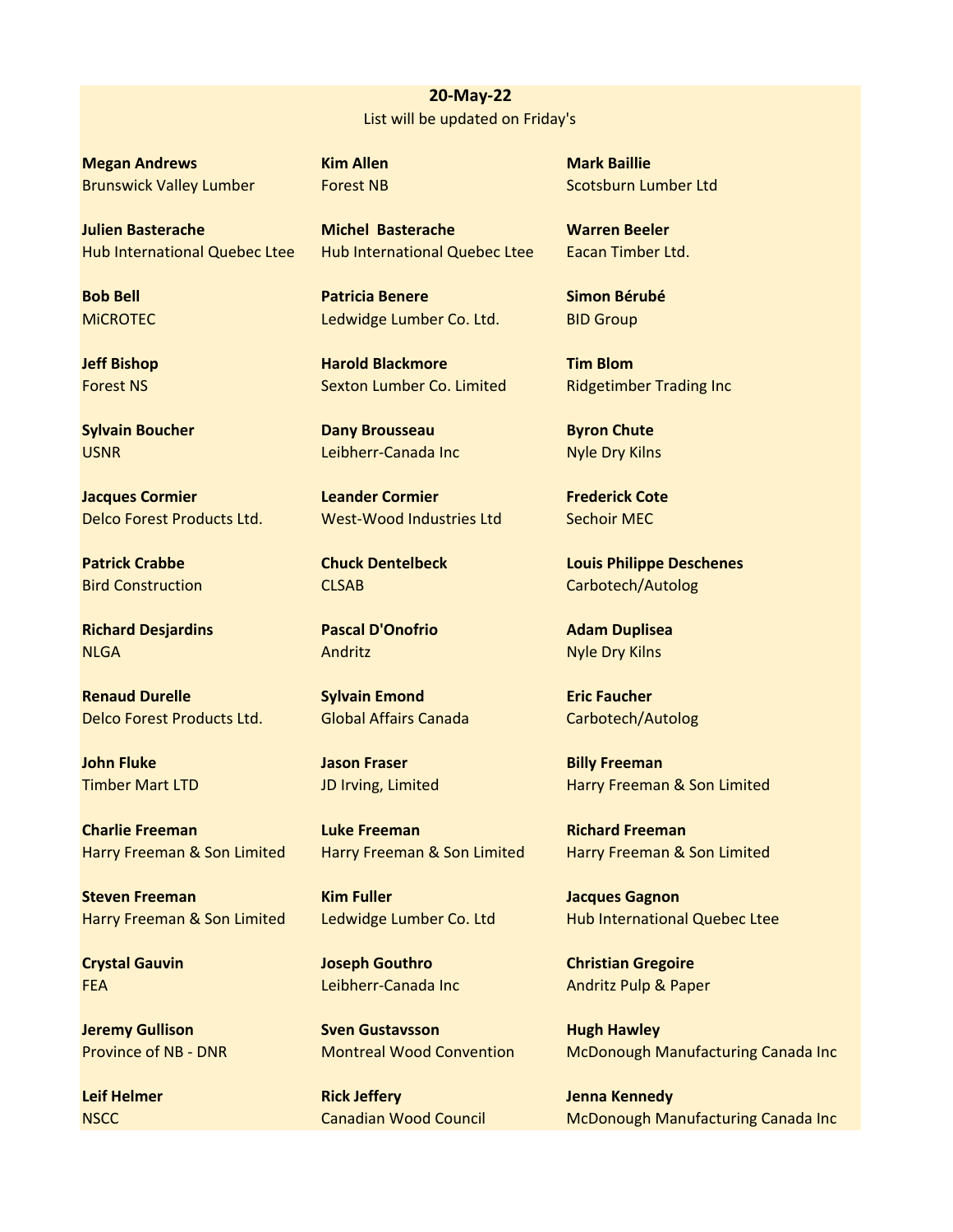**Lech Krzywonos Anne LeBrun Ruff** Marc Leblanc

**Shawn Morehouse Communist Communist Communist Communist Communist Communist Communist Communist Communist Communist Communist Communist Communist Communist Communist Communist Communist Communist Communist Communist Commu** 

**Glen Rooney <b>Etienne St-Hilaire** Patrick Sasseville A. N. Deringer, Inc. **BGR Saws BGR Saws DO2** 

**Bernard Savoie Committee Committee Kevin Sexton Committee Robyn Sexton** 

Twin River Paper Co. Ltd. Brunswick Valley Lumber Twin River Paper Co. Ltd.

**Cassie Turple Clark Udle Clark Udle Martin Vaillancourt** Ledwidge Lumber Co. Ltd. Eacan Timber Ltd. USNR

**Robert Vautour Communisties Aaron Wallace Communisties Glen Warman** 

NSCC **FPInnovations** Marwood Ltd.

**Chris LeConte Chris Letter Contents of Letter Contents Content Contents Content Content Content Content Content** A. N. Deringer, Inc. The Ledwidge Lumber Co. Ltd. Gilbert Products

PMP Solutions **AV Group Canada** NSCC

**Jacques Loubert Erica MacDonald Joel MacLaggan** BID Group **Summit Search Group** Eacan Timber Ltd.

**Mak Mahmoudi Construction Martel Martel Rick McClare** Twin River Paper Co. Ltd. North American Forest Products Brunswick Valley Lumber

**Donald McCormack Mark McGrath Brad Meisner** NSCC Ledwidge Lumber Co. Ltd. Eacan Timber Ltd.

**Evan Meisner Mark Milliper Mark Milliper Moonen** Eacan Timber Ltd Jorgensen & Bickerton Inc Canadian Wood Council

**Jerome Pelletier Community Robin Philpott Steve Rhone** J.D. Irving, Limited Cottles's Island Lumber Co. Ltd. Weston Forest

**Gary Smith Scott Smith Scott Smith George Solomon** A. N. Deringer, Inc. **Summit Search Group** Efficiency One

**Mike Soucy Communist Communist Communist Communist Communist Communist Communist Communist Communist Communist Communist Communist Communist Communist Communist Communist Communist Communist Communist Communist Communist** 

**Patrick Sullivan Matrick Sullivan Constructs Archibald Brian Trenholm** TS Manufacturing Taylor Lumber Company Limited Devon Lumber Co. Ltd.

**Julien Leger Mike Legere Mike Legere** Katrina Leighton

Province of NB- DNR & Energy Global Affairs Canada North American Forest Products

Chaleur Forest Products LP Sexton Lumber Co. Limited Sexton Lumber Co. Limited